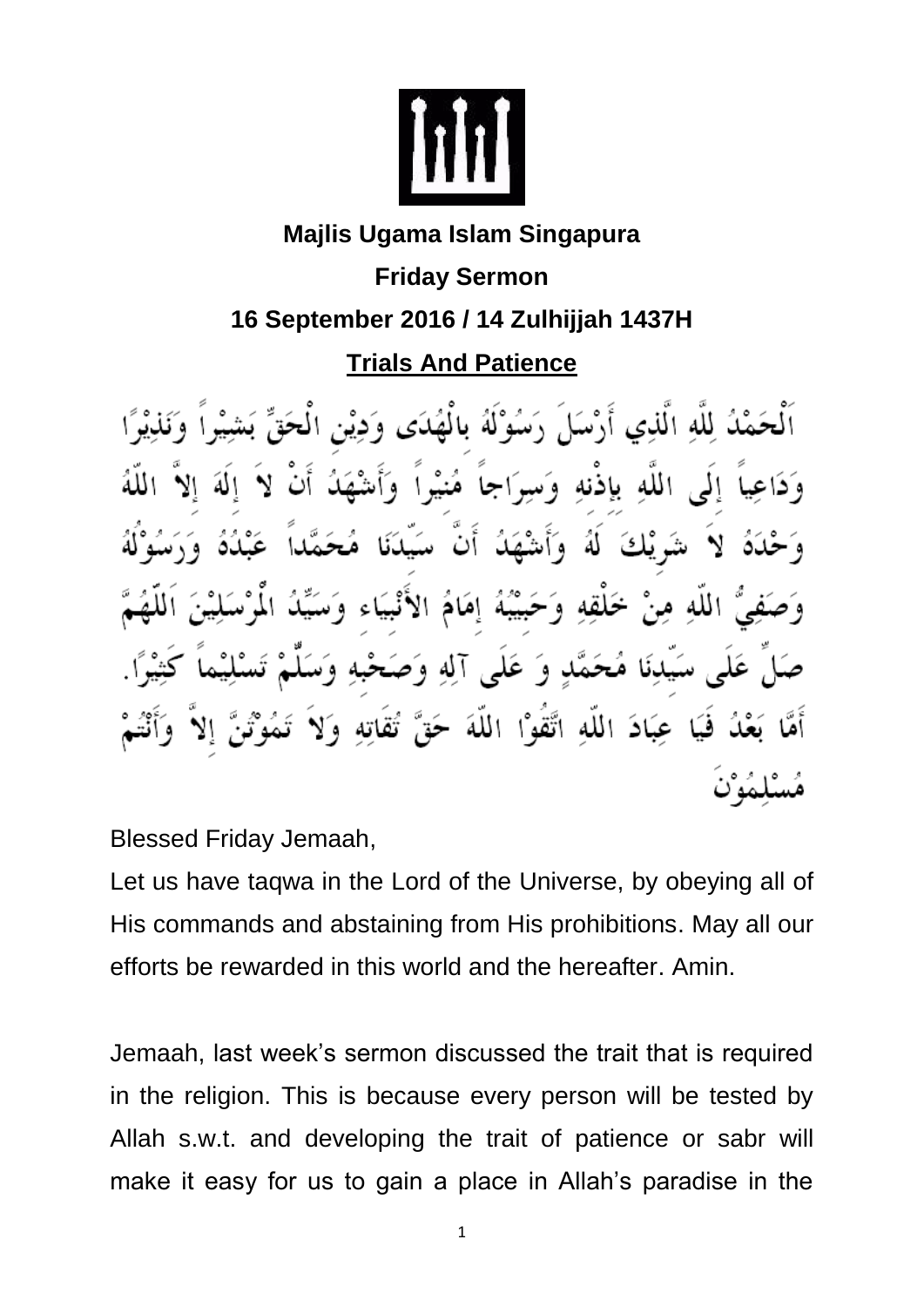hereafter. For this week, let us try to understand the meaning behind trials and sabr. Prophet Muhammad s.a.w. said:

عَجَبًا لأَمرِ المؤمنِ إِنَّ أَمْرَه كُلَّهُ لهُ خَيرٌ وليسَ ذلكَ لأَحَدٍ إلا للمُؤْمنِ إِنْ أَصَابتهُ سَرَّاءُ شَكَرَ فَكانتْ خَيرًا لَهُ وإنْ أَصَابتهُ ضَرَّاءُ صَبَرَ فكانتْ خَيرًا لَهُ.

Meaning: *"Amazing is the affair of the believer, verily all of his affair is good and this is not for no one except the believer. If something good befalls him he is grateful and that is good for him. If something of harm befalls him he is patient and that is good for him."* [Hadith recorded by Imam Muslim]

Based on this hadith, we understand that Allah s.w.t. bestows His believers with special privileges. That is why, despite any test that the believer faces – be it a blessing or a disaster – he will attempt to understand it and appreciate the wisdom behind it. Every blessing is met with gratitude, while every disaster is faced with patience, for that is the character of a mukmin.

Beloved Jemaah,

In discussing the trait of sabr, it is important to reflect and understand the lives of those who have epitomised the spirit of sabr in facing the challenges that they were tested with. Among those that have been mentioned in history is the story of Prophet Ayub a.s.. Allah s.w.t. has mentioned it in the Qur'an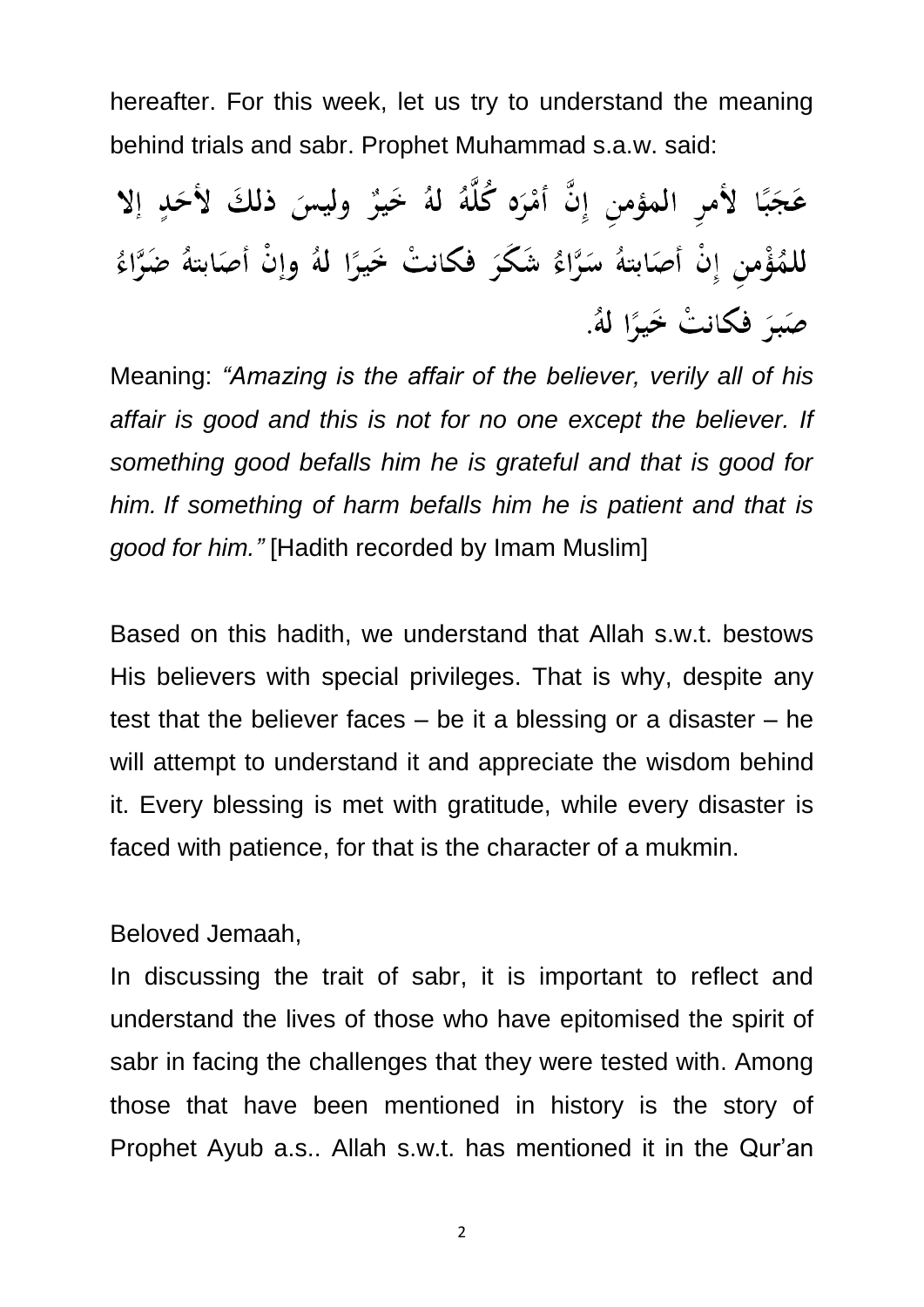and how he was tested with a disease that afflicted his body. Allah s.w.t. says in the Quran surah Al-Anbiya, verses 83-84:

وَأَيُّوبِ إِذْنَادَىٰ رَبَّهُ أَنِّي مَسَّنِيَ ٱلضَّرُّ وَأَنْتَ أَرْحَمُ ٱلزَّحِينَ ۚ (٣) فَأَسۡتَجَبۡنَالَهُۥفَكَشَفۡنَـامَابِهِۦمِنڞۡنِّ وَءَاتَيۡنَـٰهُ أَهۡـلَهُۥوَمِثۡلَـهُم رَحْمَةً مِّنْ عِندِنَا وَذِكَرَىٰ لِلْعَبِدِينَ (لَهُ)

Meaning: *"And Ayub, when he called to his Lord, "Indeed, adversity has touched me, and you are the Most Merciful of the merciful." So We responded to him and removed what afflicted him of adversity. And We gave him [back] his family and the like thereof with them as mercy from Us and a reminder for the worshippers [of Allah]."*

Jemaah,

The story of Prophet Ayub a.s. is a lesson for us regarding the true meaning of trials and sabr. Sometimes when God tests us, some of us will whine and sigh, in fact some will even blame fate and so on. There are also those who assume that they are tested because they are not loved by Allah s.w.t. and that Allah is not pleased with them.

Jemaah, if the prophets themselves were tested, what more laymen like us? In fact Prophet Ayub a.s. was tested with ill health and also his family.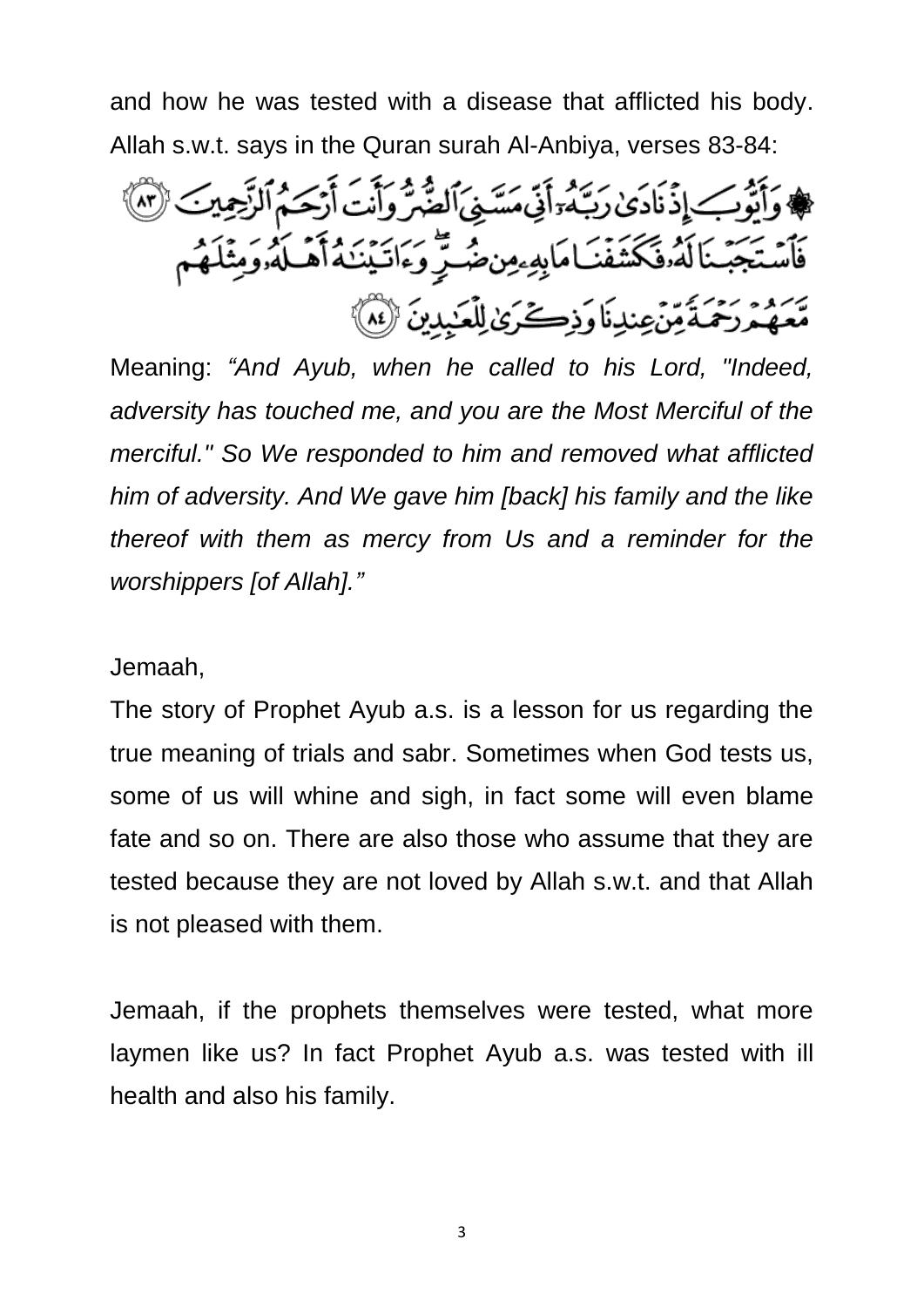Prophet Muhammad s.a.w. was asked: *"Ya Rasulullah, who is the person who is given the greatest trial?" The Prophet replied: "The Prophets, then those who follow (those who are important) and so on. A slave will be tested suitable with his level of faith. If his faith (iman) is strong, then the trial is heavier. If his faith is weak, then he will be tested appropriate to the level of his iman."* [Hadith reported by Ibnu Majah]

Thus, when we are being tested by Allah s.w.t. it does not mean that Allah hates us, but it could very much be the reverse. Sometimes, a person is tested even though he is one who is dearly loved by Allah s.w.t. The test is as a *kaffarah* or an expiation for his past sins. Let us study another hadith of Prophet Muhammad s.a.w. (which means): *"No Muslim is afflicted with any harm, poverty, accident, anxiety, sadness, illness or grief, or even pricked by a thorn, but that Allah will remove his sins because of it."* [Hadith recorded by Imam Al-Bukhari]

## Jemaah,

After understanding the trials from Allah s.w.t. for a mukmin, the question that follows is how can we instil sabr when we are tested? How can we develop resilience?

The way to do so is as suggested by Prophet Muhammad s.a.w. (in a hadith which means): *"Look at the person below*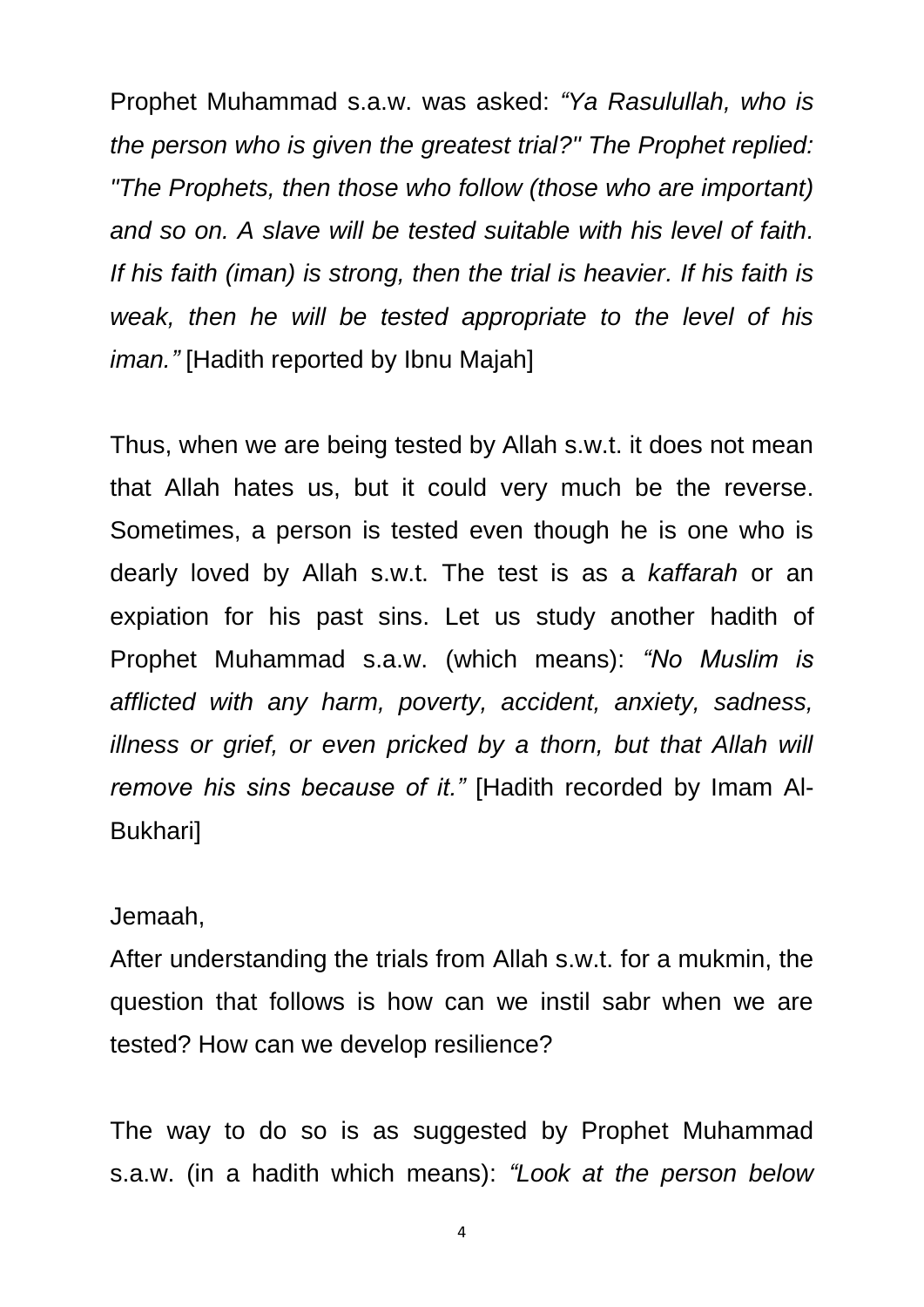*you, and not the person above you, because that is more appropriate, for you not to belittle the nikmat Allah has given you."* [Hadith recorded by Imam Muslim]

Hence jemaah, when we feel that the trials we face are too heavy for our shoulders to bear, just look at those whom Allah have tested with far greater tests. We should hence be grateful to Allah s.w.t. for the blessings He has showered upon us. Despite the heavy burden of the trials that we face, there are many other blessings that God has bestowed upon us continuously.

## Jemaah,

Another aspect of sabr that we need to pay attention to is the resilience needed by an individual and the community to achieve its dreams and to attain success. Just as how sabr is needed to face trials, sabr is also needed to achieve our dreams and hopes, whether it is for this life or the hereafter.

In this world, one cannot achieve one's dreams and fulfil one's objectives in life without having sabr. A person who has sabr will be successful, and the reverse applies as well.

Just think about these scenarios: a farmer who is impatient in waiting for his seeds to grow, will not be able to bear the fruits of his labour; and a student who is impatient in his studies will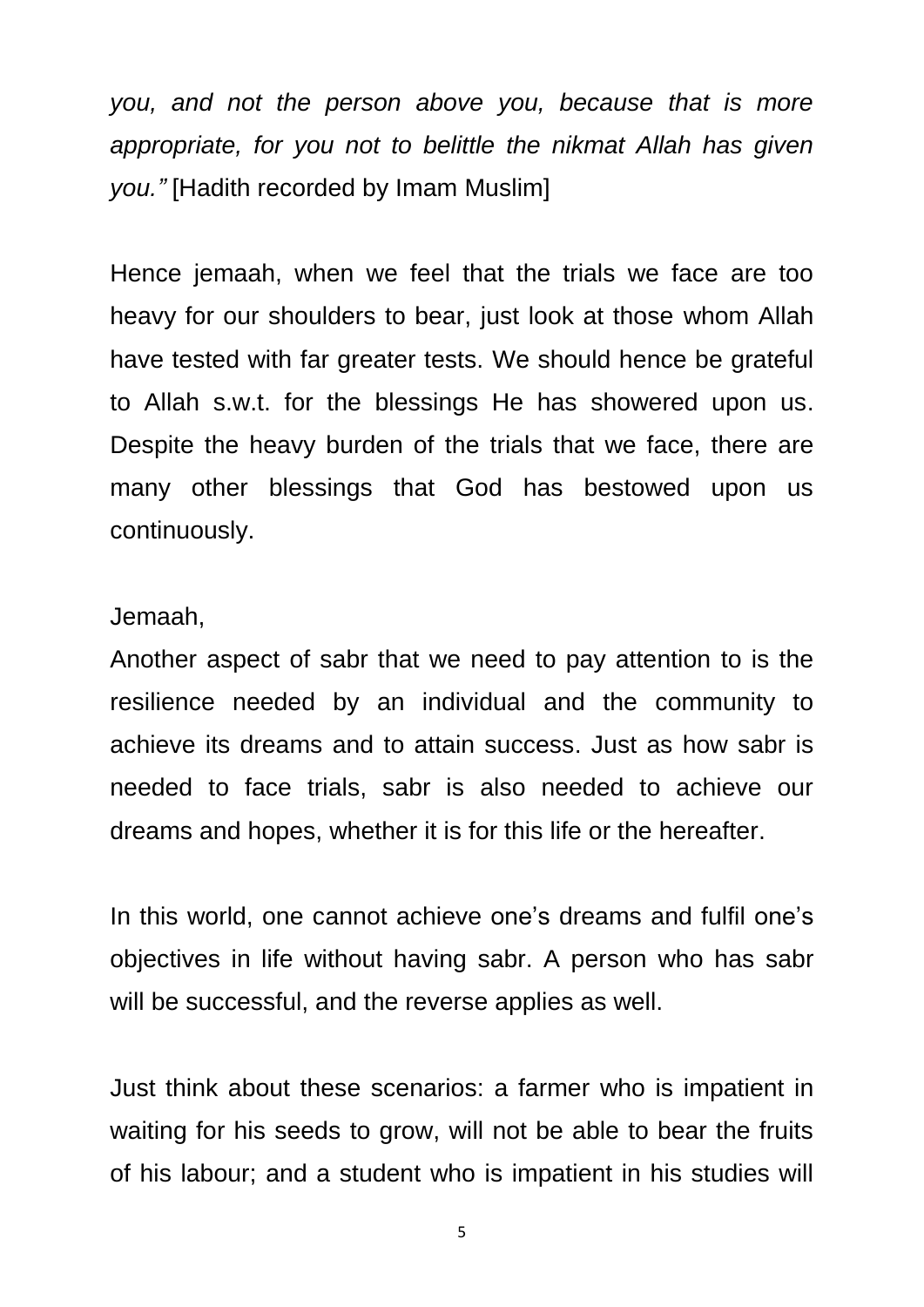not achieve excellent results. And so that is how people succeed in this world – by having sabr.

At times, they trip and fall, but they do not wait for a long time to pick themselves up and rise again. At times, they make mistakes, but they do not hesitate to correct these mistakes and make amends. At times they have cuts and bruises, but they strive to heal their wounds quickly. Often times they fail, but they do not surrender and admit defeat, nor do they give up. Just look at the life of Prophet Muhammad s.a.w. In his tenth year of prophethood, when he was fervently spreading the message and meeting with leaders from the different clans in a bid to find a more appropriate place and town to move to; there were those who shot down his request, and there were others who made all sorts of demands. Rasulullah s.a.w. did not give up despite seeing his repeated attempts not bearing the desired results, until it was by Allah's plans that he met the people of Yathrib, now known as Madinah.

As the Malay saying goes, every hike has its descend. So surely, with every difficulty comes ease as well.

Blessed Jemaah,

The story that I have just shared clearly depicts the importance of having sabr – whether it is to overcome the challenges in life, or to attain success. I am sure that every one of us present